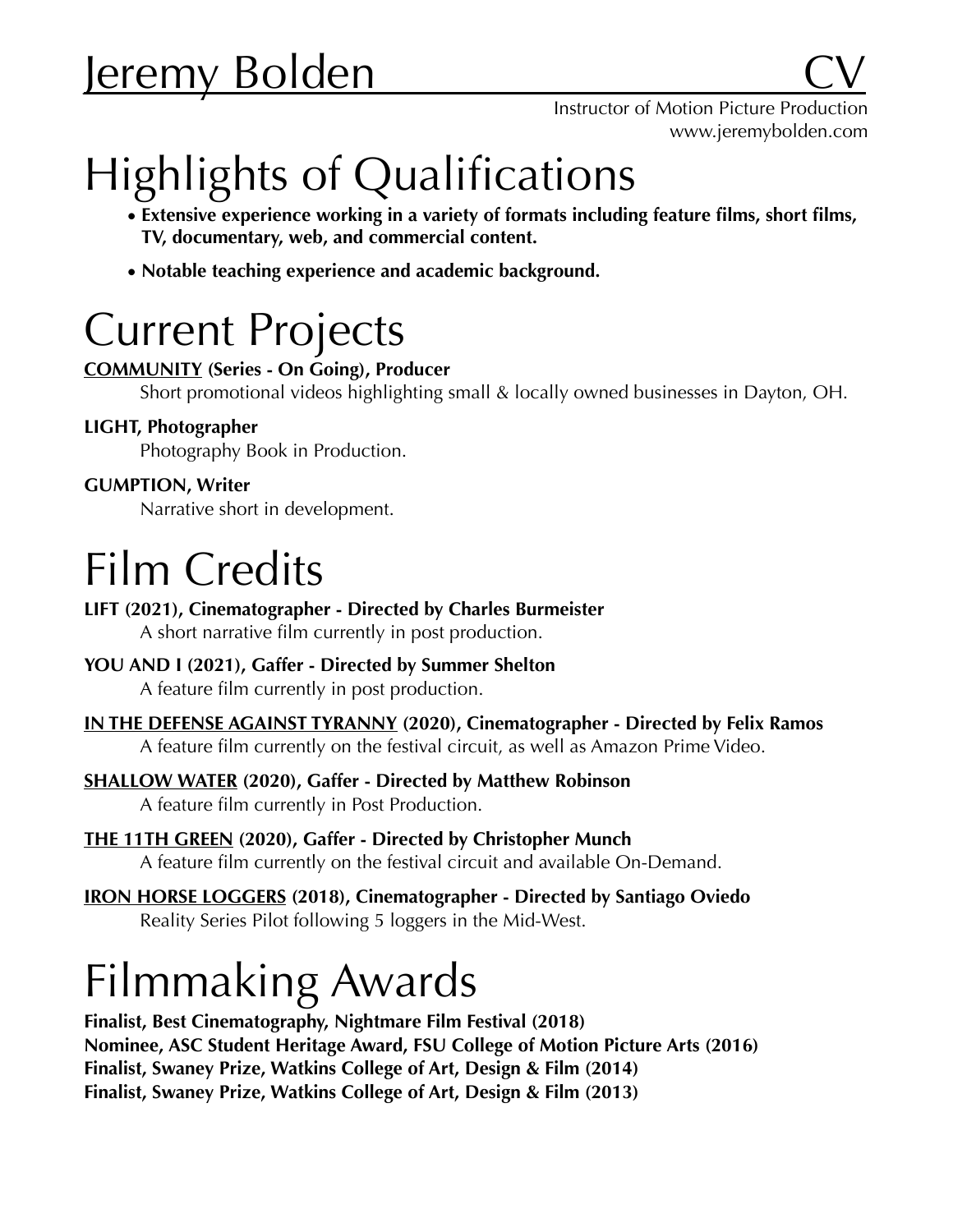# Academic Awards

**LEE Filters LEAP Student Production Grant (2016) Student Assistantship, College of Motion Picture Arts at Florida State University (2015) Faculty Award for Student Commitment, Watkins College of Art, Design & Film (2014)** 

# Teaching History

### **Instructor of Motion Picture Production, Wright State University (2019 - current)**

Taught a diverse cohort of undergraduate students. Courses taught were *Cinematography*, focusing on visual storytelling through the use of camera movement, lens choice, and light as well as technical and safety aspects or working in camera, grip, & electrical departments; *Advanced Motion Picture Production*, production of a 10-15 minute narrative short film; *Post Production*, focusing on basic & intermediate editing skills and techniques as well as the finishing of films; *Senior Seminar*, professional development for graduating seniors; *Senior Practicum*, supervising and advising senior thesis projects; *Independent Study*, working closely with students in an area/on a project of their choosing and design to further their development as artists/storytellers; *Intermediate Motion Picture Production*, focusing on the foundational technical skills across all aspects of filmmaking. *Filmmaking for the Non-Major*, basic production class aimed at teaching foundations of camera, light, sound, and editing culminating with the completion of a short video project.

Continued working professionally, as a Cinematographer & Gaffer, away from the University, working with productions to create student internships & opportunities. Mentored students in all stages of their artistic development, as well as career goals and strategies. Served on committees, developed curriculum, maintained and upgraded facilities, secured & hosted guests, worked to create a culture of inclusion, accountability and collaboration.

#### **Faculty Advisor, [New-Media Incubator](https://liberal-arts.wright.edu/about/new-media-incubator) at Wright State University (2021 - current)**

Worked with New Media Incubator Director, Ashley Hall, Ph.D. to supervise student worker & interns in the development, production, and finishing of a diverse range of media production projects from an equally diverse client base.

### **Instructor, College of Motion Picture Arts at Florida State University (2015 - 2016)**

Taught a diverse cohort of undergraduate and graduate students while enrolled in the College of Motion Picture Arts as an MFA Candidate. Courses taught were *Advanced Cinematography (Undergraduate Course)*, focusing on visual storytelling through the use of camera movement, composition, lens choice, and light, as well as technical and safety aspects of working in the camera, grip, & electrical departments; *Below the Line Lab (Graduate Course),* focusing on the safe, efficient, and mastery of use of all equipment included in a 5-ton grip electric package, including correct and safe operation of a threephase 500 Amp generator.

#### **Instructor, Community Education at Watkins College of Art, Design & Film (2014)**

Taught an introductory cinematography course in a community education setting focused on the basic understanding of camera settings, composition, operation, lens choice, and exposure.

**Teaching Assistant, Director's Workshop at Watkins College of Art, Design & Film (2010 - 2014)**  Teaching Assistant duties included - Creating and filling equipment orders for the class, instructing students on the proper and safe use of gear, instruction on use of editing software, monitoring in-class shoots.